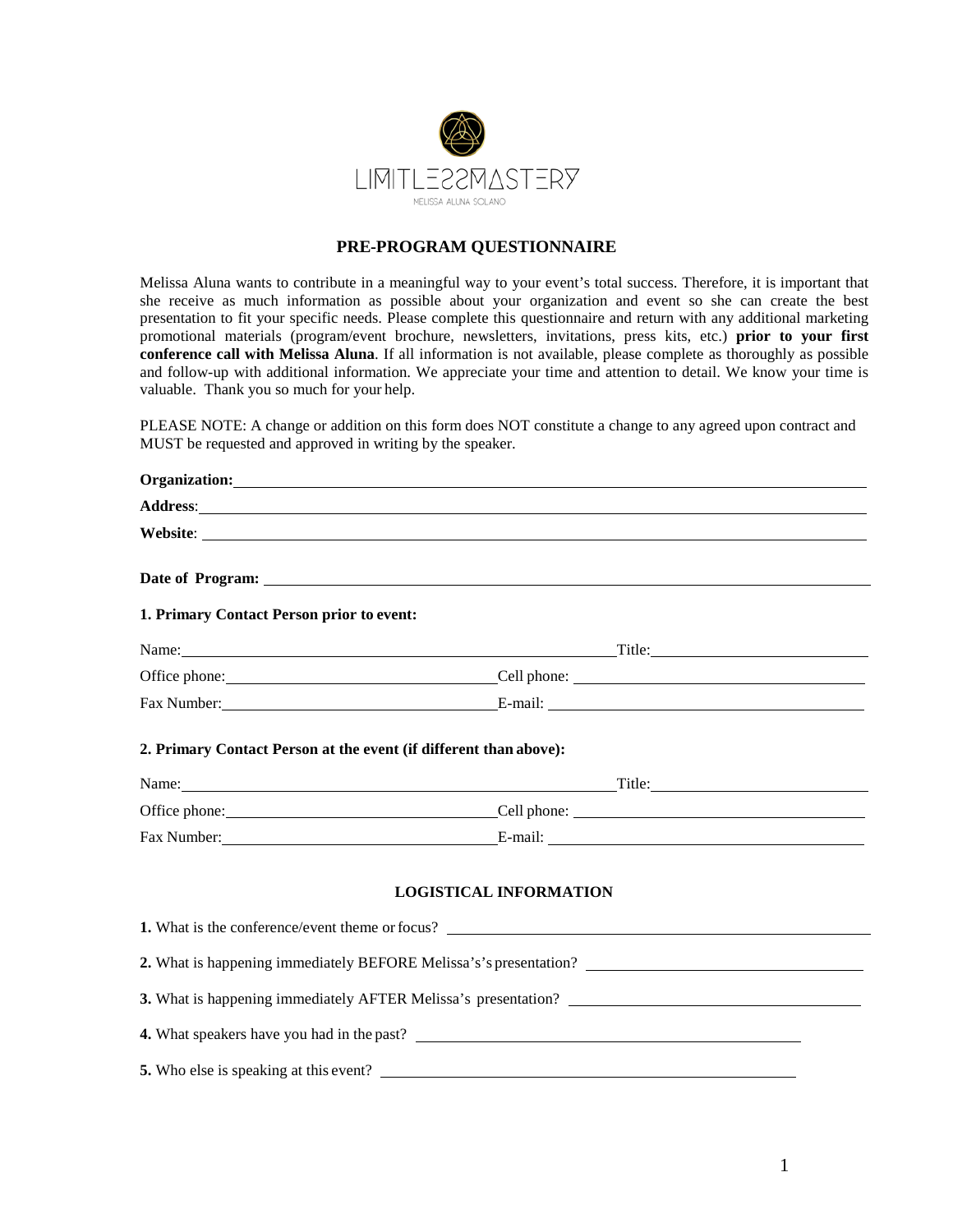## **AUDIENCE PROFILE**

| 6. Number attending the program: 3. We have age range: 2. We have also will be a window with the material window of the material window of the material window of the material window of the material window of the material w |                                                            |  |
|--------------------------------------------------------------------------------------------------------------------------------------------------------------------------------------------------------------------------------|------------------------------------------------------------|--|
| 8. Who will be attending (i.e., executives, managers, employees, community, clients)?                                                                                                                                          |                                                            |  |
| <b>9.</b> Spouses invited? $\qquad \qquad$                                                                                                                                                                                     |                                                            |  |
| 10. Anything special needs of the audience?                                                                                                                                                                                    | <u> 1980 - Johann Barbara, martxa alemaniar amerikan a</u> |  |
| <b>ORGANIZATION OVERVIEW</b>                                                                                                                                                                                                   |                                                            |  |
| 11. Please provide a brief description of your organization or company's (personal mission, company vision, what do<br>you offer, unique features of your service, your major strengths/weaknesses, etc.):                     |                                                            |  |
| 12. Who is your organization's target market?                                                                                                                                                                                  |                                                            |  |
| 13. What are your three most important objectives for presentation?<br>a.                                                                                                                                                      |                                                            |  |
|                                                                                                                                                                                                                                |                                                            |  |
| c.                                                                                                                                                                                                                             |                                                            |  |
| 14. What ideas/skills do you want your group to retain from the presentation?                                                                                                                                                  |                                                            |  |
|                                                                                                                                                                                                                                |                                                            |  |
| 15. Would you like Melissa Aluna to provide you with some free articles and videos that you could share                                                                                                                        |                                                            |  |
| with your audience for several weeks after the event to ensure longer-lasting results?                                                                                                                                         |                                                            |  |
| 16. Rank in order of importance to your audience: education/mentoring, personal development coaching, holistic<br>wellness services                                                                                            |                                                            |  |
| $\mathbf{1}$<br>$\frac{3}{2}$<br>$\mathbf{2}$                                                                                                                                                                                  |                                                            |  |